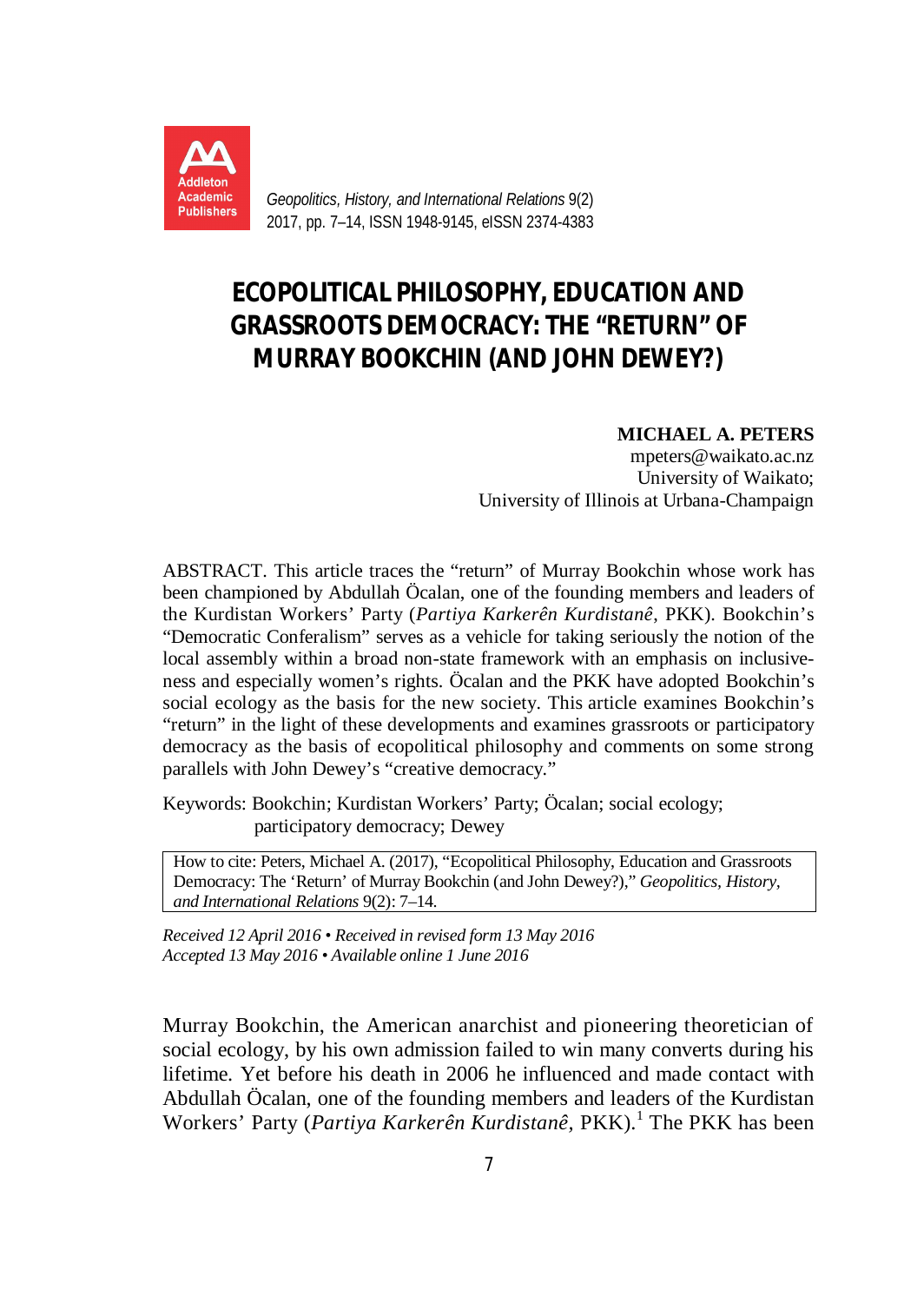waging a struggle against the Turkish State since 1984. The revolutionary group founded by Öcalan in 1978 was a blend of revolutionary socialism and Kurdish nationalism aiming at political rights and self-determination for Kurds in Turkey and the establishment of a separate state called Kurdistan. Öcalan was captured by the Turkish National Intelligence Agency with help from the CIA in 1999 and held in sentence of life imprisonment and as sole prisoner on an island for over a decade.<sup>2</sup> During his lengthy imprisonment Öcalan significantly changed his political position upon reading Murray Bookchin, Immanuel Wallerstein and Fernand Braudel. Drawing on Bookchin's "communalism" he began to theorize what he called "Democratic Confederalism." His works are many; he has written over 40 books including *Prison Writings: The Roots of Civilisation* (2007), *Prison Writings Volume II: The PKK and the Kurdish Question in the 21st Century* (2011) and *Prison Writings III: The Road Map to Negotiations* (2012). In 2004 Öcalan attempted to meet with Bookchin who was too ill. Bookchin issued a statement celebrating Kurdish efforts to establish a rational society and lauded the talents of Öcalan. The PKK reciprocated in 2006 on the death of Bookchin calling him one of the greatest social scientists of the  $20<sup>th</sup>$  century and vowing to put his ideas into practice. The concept of "Democratic Conferalism" takes seriously the notion of the local assembly within a broad non-state framework putting emphasis on inclusiveness and especially women's rights.

Part of the new ecology and interconnectivity of ideas that is also paradoxically part of a neoliberal project of globalization is how an American thinker (and founder of social ecology) should influence an ethnic group from the Middle East, an Iranian grouping descended from the Hurrians and Medes of some 35 million people (McKiernan, 2006). It is perhaps even more curious that Bookchin's magnum opus *The Ecology of Freedom* (1982) that maintains that the long-term solution to the ecological crisis is rooted in a new politics of face-to-face assemblies and local democracy should influence the form of political organization adopted by a revolutionary society.

Bookchin's (1962) *Our Synthetic Society* is one of the very first books even predating Rachel Carson's (1962) *Silent Spring* that espouses an ecological worldview.<sup>3</sup> In it Bookchin with considerable foresight remarks:

> The problems of our synthetic environment can be summed up by saying that nonhuman interests are superseding many of our responsibilities to human biological welfare….The most pernicious laws of the market place are given precedence over the most compelling laws of biology. http://dwardmac.pitzer.edu/Anarchist\_ Archives/bookchin/syntheticenviron/ose1.html

In a later chapter he comments on "The Problem of Chemicals in Food," the title of an article he published as early as 1952 Bookchin depicts as the health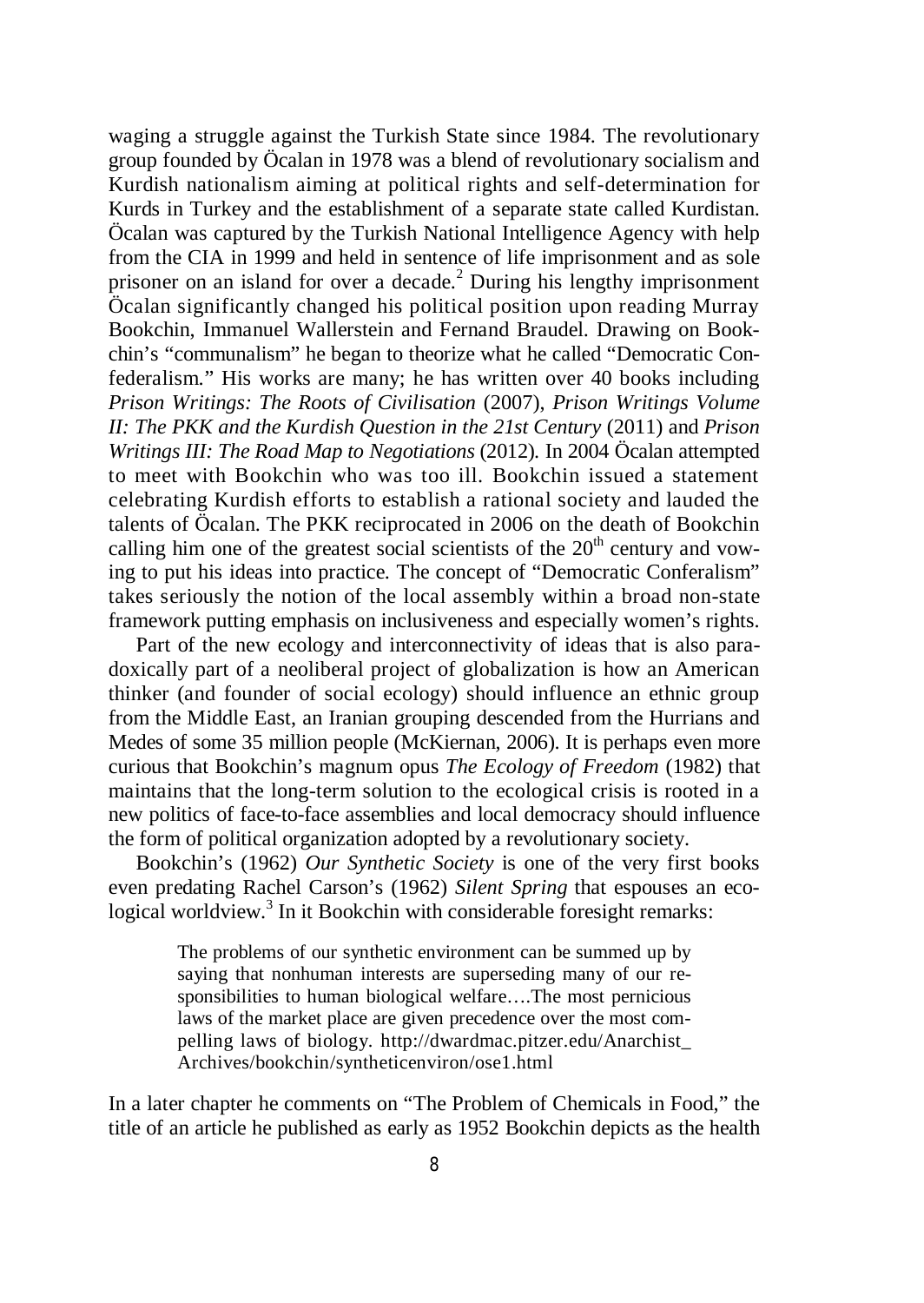problem as a shift from home-processed to processed foods under conditions of industrial capitalism that requires greater and great applications of chemicals in agriculture and food processing. As he writes the "attempt to bring the laws of the biosphere into accordance with those of the market place to reduce the natural world to merchandise" has disastrous consequences which are in opposition to environmental health. He advocates among other measures an agricultural and urban regionalism. Bookchin's (1971) *Post-Scarcity Anarchism* was part of the anti-capitalist movement of the 1970s and 1980s even though he gave up on anarchism in the late '90s to focus on the notion of "communalism."<sup>4</sup> His biographer Janet Biehl (2013) indicates that as a revolutionary anti-capitalist Bookchin came to the conclusion that the working class were not likely to rise up against the system. The real "limits" to capitalism were ecological and the future rebellion would be the community as a whole in a trans-class interest formation. These ecological ideas he described as coming from Marx himself rather than the anarchist tradition based on "thinking about nonhuman nature and about ecology as a social phenomenon." Biehl cites him as stating: "My basic ideas on an ecological society really came from my decades-long studies of the Athenian *polis*, Hegel, and even Marx. Specifically, my thinking on ecology was instigated not by the works of any anarchist thinker but by Marx and Engels's remarks on the need to reconcile town and country."

Decentralization was the key guiding idea as an instrument of deconstructing and overturning social hierarchies that gave rise to the domination of nature. Social ecology for Bookchin was:

> a fairly integrated and coherent view point that encompasses a philosophy of natural evolution and of humanity's place in that evolutionary process; a reformulation of dialectics along ecological lines; an account of the emergence of hierarchy; a historical examination of the dialectic between legacies and epistemologies of domination and freedom; an evaluation of technology from an historical, ethical, and philosophical standpoint; a wide-ranging critique of Marxism, the Frankfurt School, justice, rationalism, scientism, and instrumentalism; and finally an education of a vision of a utopian, decentralized, confederal, and aesthetically grounded future society based on an objective ethics of complementarity… (Bookchin, "Deep Ecology, Anarcho-syndicalism," pp. 52–53; cited in Biehl at http://theanarchistlibrary.org/library/janet-biehlbookchin-breaks-with-anarchism.html)

Communalism was he answer when he finally broke with the anarchist tradition once and for all substituting a notion of local face-to-face democracy that provided a means of change and a form of praxis that advocated a form of *libertarian municipalism*, neither individualistic nor nonrational but com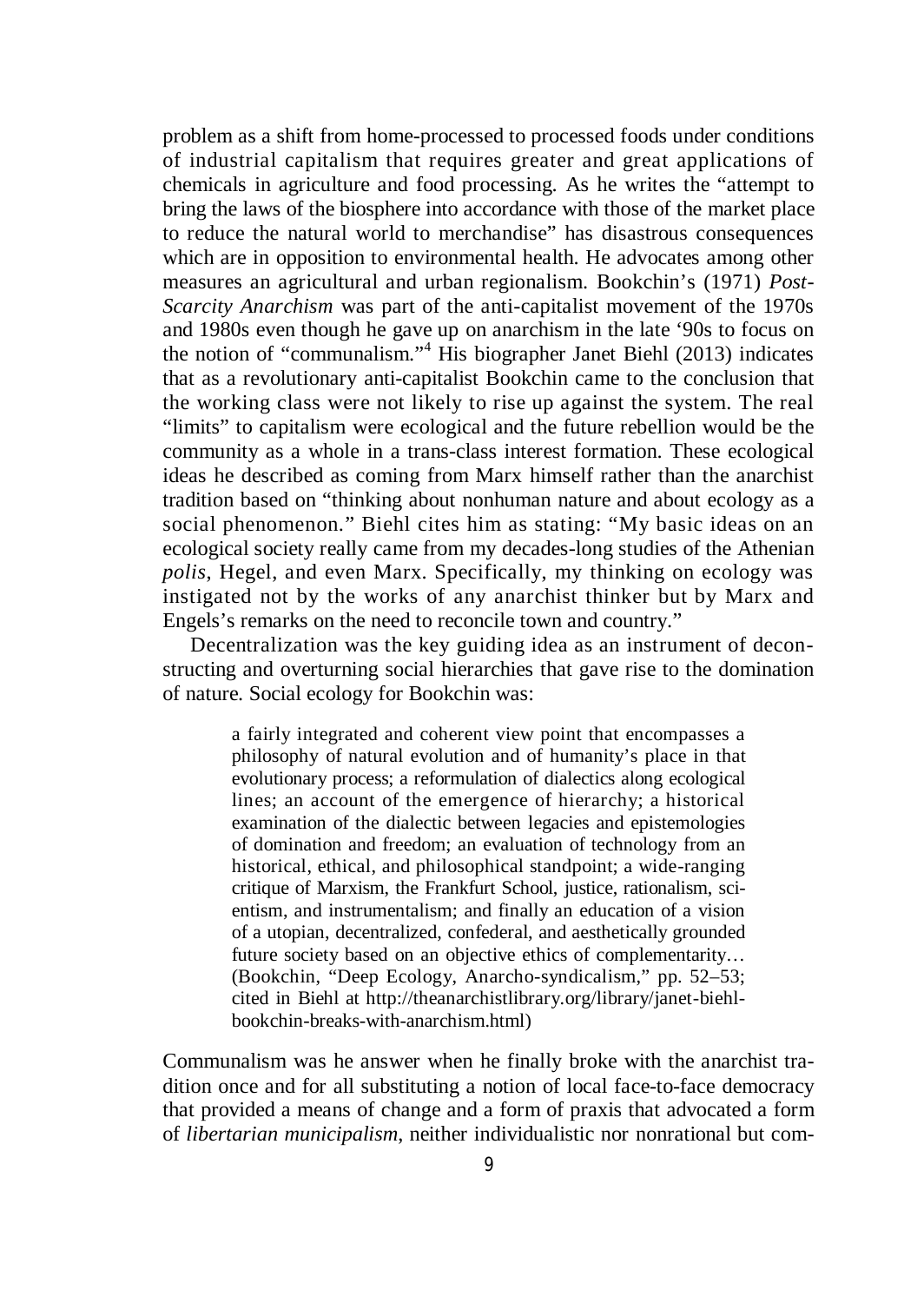mitted to values of social freedom in a way that transcended both Marxism and anarchism.

On Bookchin's notion of social ecology the PPK wrote:

Bookchin broadened the consciousness of humanity: the ecological consciousness. He introduced us to the thought of social ecology, and for that he will be remembered with gratitude by humanity. Through his thesis a great service has also been provided to humanity to achieve a better understanding of itself. Social ecology is not only a product of ecological consciousness, it is also a philosophical and an ideological method which helped to overcome the shortcomings of socialist theory. Therewith important shortcomings of the 19th and 20th century socialism have been completed.<sup>5</sup>

During 2004 Öcalan established a relationship with Bookchin through intermediaries to discuss the significance of *eco-democracy* and its potential to establish a future body politics for Kurdistan. Beihl indicates that Öcalan wrote in his prison notes that Bookchin's ideas should be read by the municipalities and practiced by them.

Akbar Shahid Ahmed (2015) writing for *The Huffington Post* under the title "America's Best Allies against ISIS Are Inspired by a Bronx-Born Libertarian Socialist" provides the subheading "Syrian Kurds have launched an unlikely radical experiment in governance without hierarchy, patriarchy or capitalism." He observes that the Syrian Kurds "have built a Bookchininspired society that is the antithesis of the Islamic State." 6 Ahmed reports:

> The territory where the 1.5 million or so Syrian Kurds have launched this social experiment, carved out of the wreck of Bashar Assad's police state, includes Kobani and two other small 'cantons,' or regions. They call it all Rojava – 'Western Kurdistan' in Kurdish, the language the Syrian Kurds have only been able to use freely since Assad's control loosened a handful of years ago.

And he goes on the state:

Washington sees the Syrian Kurds' success defending Kobani – and other parts of Rojava – as the chief example of how U.S.-led air power and partnerships with forces on the ground can effectively defeat the Islamic State.<sup>7</sup>

There is so many extraordinary connections and significant ideas here: the power of Bookchin's "social ecology" to inspire the birth of a new society that is fundamentally egalitarian and focused on gender equality; the notion of social ecology that there is a social ecosystem of subjectivities of people that must in some way match or be governed by the physical principles that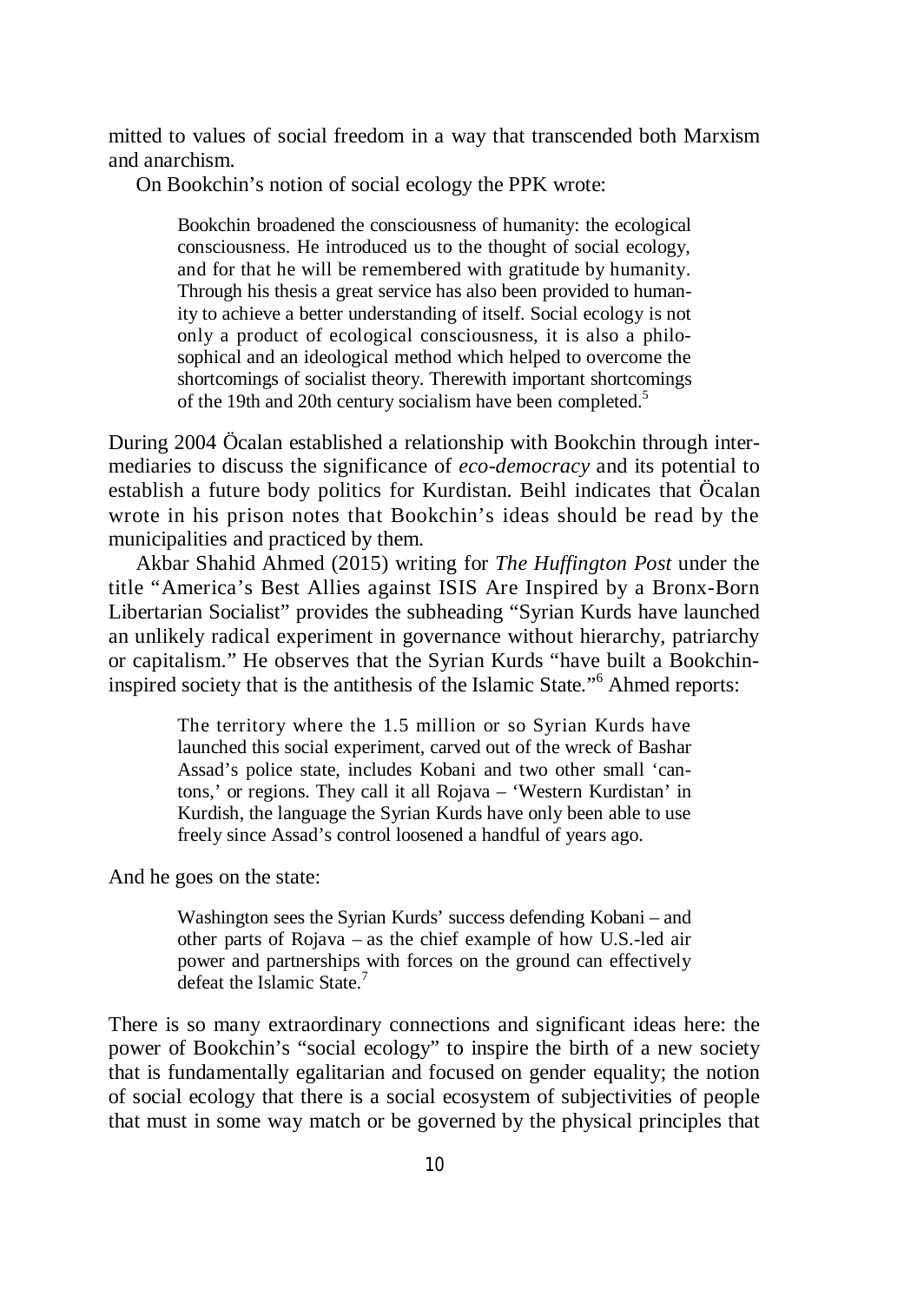structure our world – a shorthand for participatory democracy as a key value in grassroots decision-making and collective responsibility; the sometimes circuitous route, "translation" and growth that ideas have when they are bedded in a difference culture and context; the notion of the roots of Islamic eco-democracy as an alternative to a strictly male-based patriarchal religious structure; the idea that a group of people can learn from others and are prepared to experiment with forms of democratic that can lead to decisive action.

One hundred years ago John Dewey (1916) wrote *Democracy and Education.* His pragmatism, championed and revived almost singlehandedly by Richard Rorty (1979), is a form of naturalism that holds knowledge arises from the experience of the human organism in the process of adapting to its environment. This philosophy inspired first by Hegelian idealism increasingly came under the influence of Darwin leading to Dewey's empirical and experimentalist epistemology or as he preferred to call it "theory of inquiry." Dewey's naturalistic logic underlies his work as an educational theorist and his account of democracy as social inquiry that emphasizes the importance of discussion and debate as a mechanism of decision-making. Democracy is a form of "organized intelligence" (*Liberalism and Social Action*, *LW*11, 56) not just a means of protecting our interests or expressing our individuality but also a forum for *determining our interests*. In line with his early interests in psychology Dewey founded the University Laboratory School at Chicago in 1896 that issued in his first major work *School and Society* (1899) and culminated in his classic work *Democracy and Education. An Introduction to the Philosophy of Education* (Dewey, 1916), suggesting education for democracy is "sharing in common life." As he asserts in *My Pedagogical Creed* (Dewey, 1897: 15),

> education is a regulation of the process of coming to share in the social consciousness; and that the adjustment of individual activity on the basis of this social consciousness is the only sure method of social reconstruction.

Dewey is the foremost philosopher of education in the twentieth century and perhaps also the most concerned for developing an account of education and democracy – of education as essential democratic institution in building civil society and citizenship.

There are strong parallels between the notions of democracy that Bookchin and Dewey share even if the former proceeds from a trenchant critique of the *anti-nature* of multinational capitalism while the latter hardly problematizes capitalism or sees the inherent contradictions between them. Yet Dewey helps us construct an alternative political universe by disestablishing the need to seek traditional philosophical foundations for liberalism or to look for these foundations in the metaphysics of the Enlightenment. There is also no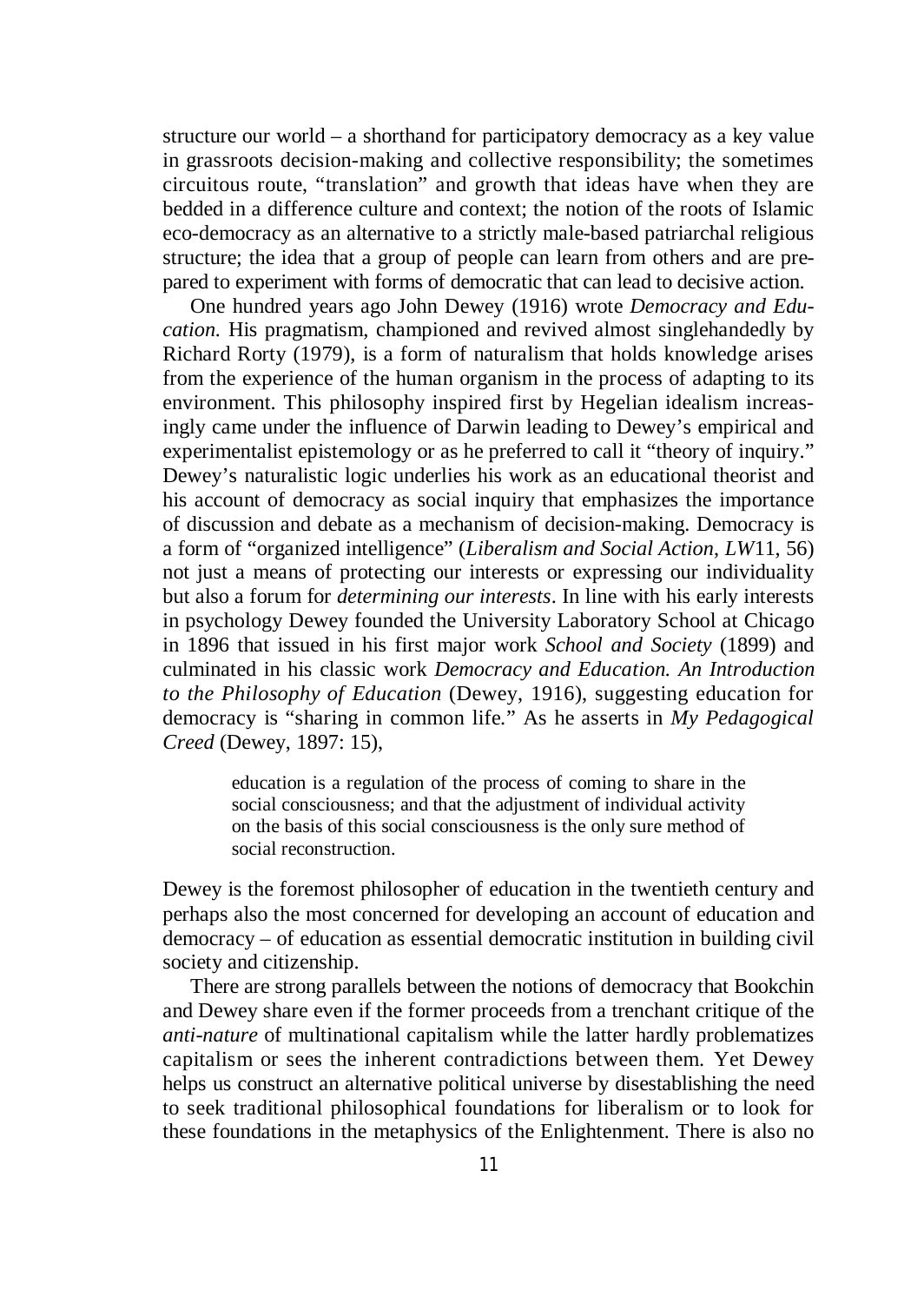doubt that in terms of the history of American democracy the first three decades of the twentieth century versus the last three, roughly the socially progressive era with great faith in a universal and comprehensive system of education contrasts strongly with the late post-war era of neoliberalism beginning in 1980 with the election of Ronald Reagan with its emphasis on privatization and charter schools.

The richness and overlapping complexity of Dewey's notion of an organic civil society writ large in education and its multiple institutions leads to a concept of "creative democracy" that might be characterized as "thick democracy" (or even "deliberative democracy"). With the increased massification of education in its primary, secondary and tertiary waves of universalization up to the 1970s – the beginning of the policy era of neoliberalism and first real attempts at privatization – in Deweyean terms one would have thought that education's role in the evolution and development of civil society would have vastly increased. But as we know the opposite is true, neoliberalism and it role in shaping education policy in Western democracy has tended to reduce education's role, to bolster private schools, to put up student fees in HE, to reduce local representation and citizen participation and to substitute market relations for civil relations at every turn. The effect has been to produce democracy in name only – a *neoliberalization of democracy* that emphasizes an economic analysis and framing. Anthony Downs (1957) was one of the first to apply an economic theory to non-market political decision-making, later adopted by Public Choice Theory.

Neoliberalism proceeds from a critique of social democracy that was developed to transform and tame free market capitalism through a more regulated system that aimed at the establishment of the welfare state and an active labor market policy. Neoliberalism seeks to tame the "big state" by removing regulation and substituting the market for the state in all relations with necessarily a rapid increase in social inequalities and greater control over the market relations of democracy especially through the privatisation of state media and growth of "public relations." Economic liberalism crowds out political liberalism and reduces democracy to market principles: policies as products, voters as passive consumers, politician as producers, elections as markets.

What is worthy of consideration is the ready acceptance by Dewey of the argument of social ecology when it comes to a democracy – of "organized intelligence" (what we might call "collective intelligence" today). There are also good grounds for interpreting Dewey's naturalistic theory of experience as a fundamental ecological perspective and that takes us in the direction of the definition of ecological democracy as sustainability in action – not merely a set of biological processes but simultaneously an orientation of grassroots social and political forces shaping the ecosphere.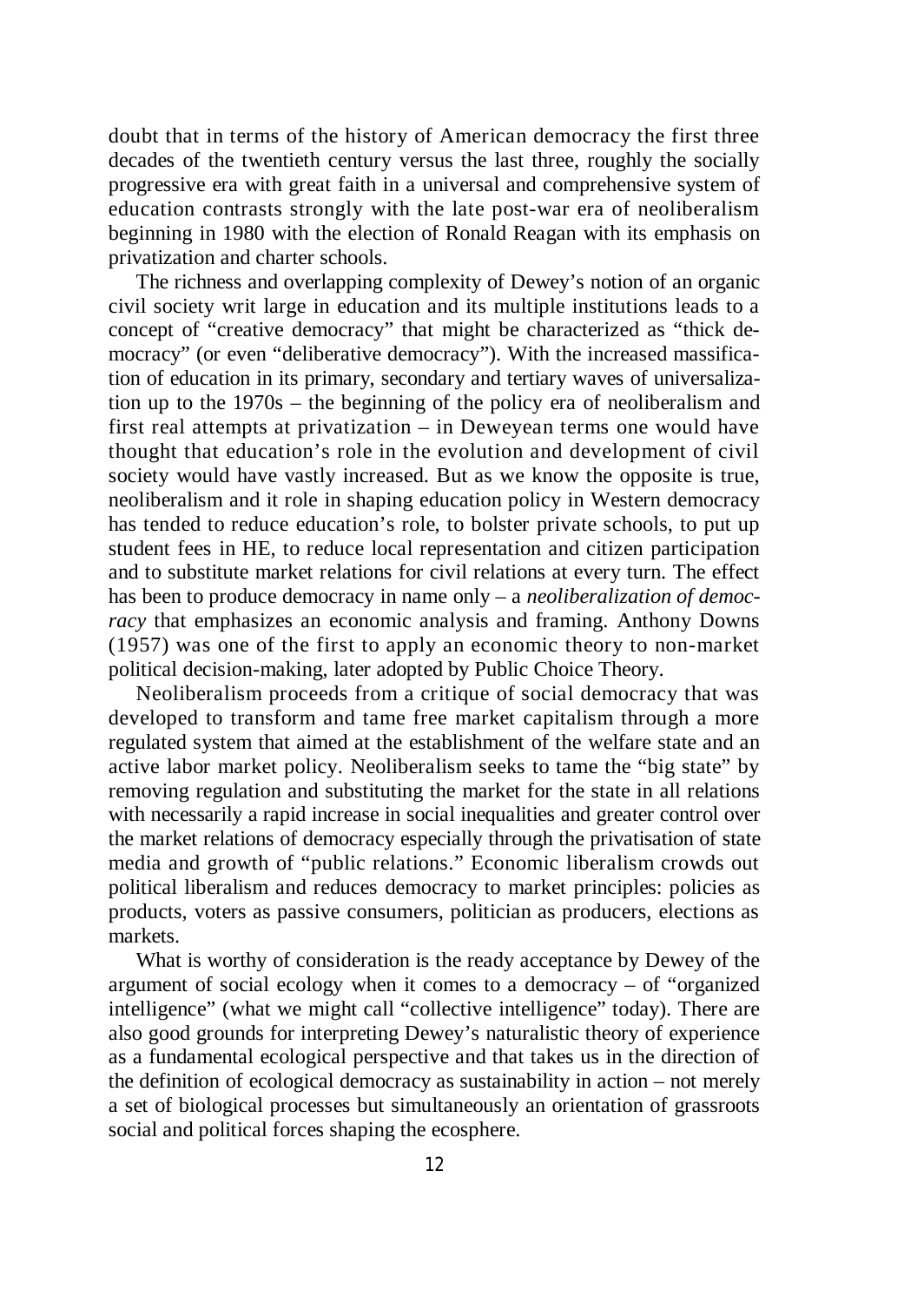From its development in the 1980s and 1990s Green Political Theory (GPT), founded on the work of Dryzek (1987), Eckersley (1992), Plumwood (1993) and Dobson (1980), participatory democracy has been viewed as a central pillar and key value, often associated with descriptions of "decentralization," "grassroots political decision-making" and "citizen participation," "strong democracy" and conceptions of "deliberative democracy." Despite a number of positive developments including the rapid global spread of democracy in the postwar period, open government and linked data, the recognition of cultural and indigenous rights, and new digital tools promoting collective responsibility and action, the capacity of democracy to address the sustainability crisis seems to have actually declined in the last couple of decades. The decline is in part the result of neoliberal "thin" democracy, economic notions of representative democracy and the action of states supporting the plunder of multinationals. Paradoxically, despite the new awareness of "sustainability" and a myriad number of practical policies of ecological modernization inherent in term *sustainable development* democratic societies seem to have recoiled from the commitment to fundamental structural change necessary to save the planet. Both Bookchin and Dewey, arch advocates of participatory democracy understand the application of ecology to democracy itself including the principle of its organicity – the grassroots need cultivation, protection and renewal with every new generation.

## **NOTES**

1. The PKK is listed as a terrorist organization by the EU, USA, Canada, Australia and NZ and has received support from Greece, Syria, Russia, Iran, Armenia and various Eorpean states. It has been engaged in various armed activities since 1974 with a peace process in 1999–2004 and a peace process 2013–2015 before a period of active engagment against the Islamic State with renewed rebellion aginst the Turkish state. See http://thekurdishproject.org/history-and-culture/kurdishnationalism/pkk-kurdistan-workers-party/

2. See "The Öcalan File," http://news.bbc.co.uk/2/hi/europe/280453.stm

3. The book was published under the pseudonym "Lewis Herber." See http:// dwardmac.pitzer.edu/Anarchist\_Archives/bookchin/syntheticenviron/osetoc.html

4. See Janet Biehl's "Bookchin Breaks with Anarchism" at http://theanarchist library.org/library/janet-biehl-bookchin-breaks-with-anarchism.html.

5. Cited by Biehl at http://www.biehlonbookchin.com/pkk-salute-bookchin/

6. See http://www.huffingtonpost.com/entry/syrian-kurds-murray-bookchin\_us\_ 5655e7e2e4b079b28189e3df

7. See http://www.huffingtonpost.com/entry/syrian-kurds-murray-bookchin\_us\_ 5655e7e2e4b079b28189e3df; see also http://www.huffingtonpost.com/entry/us-isissyrian-kurds\_us\_5655e7a3e4b072e9d1c1641b?jp096bt9